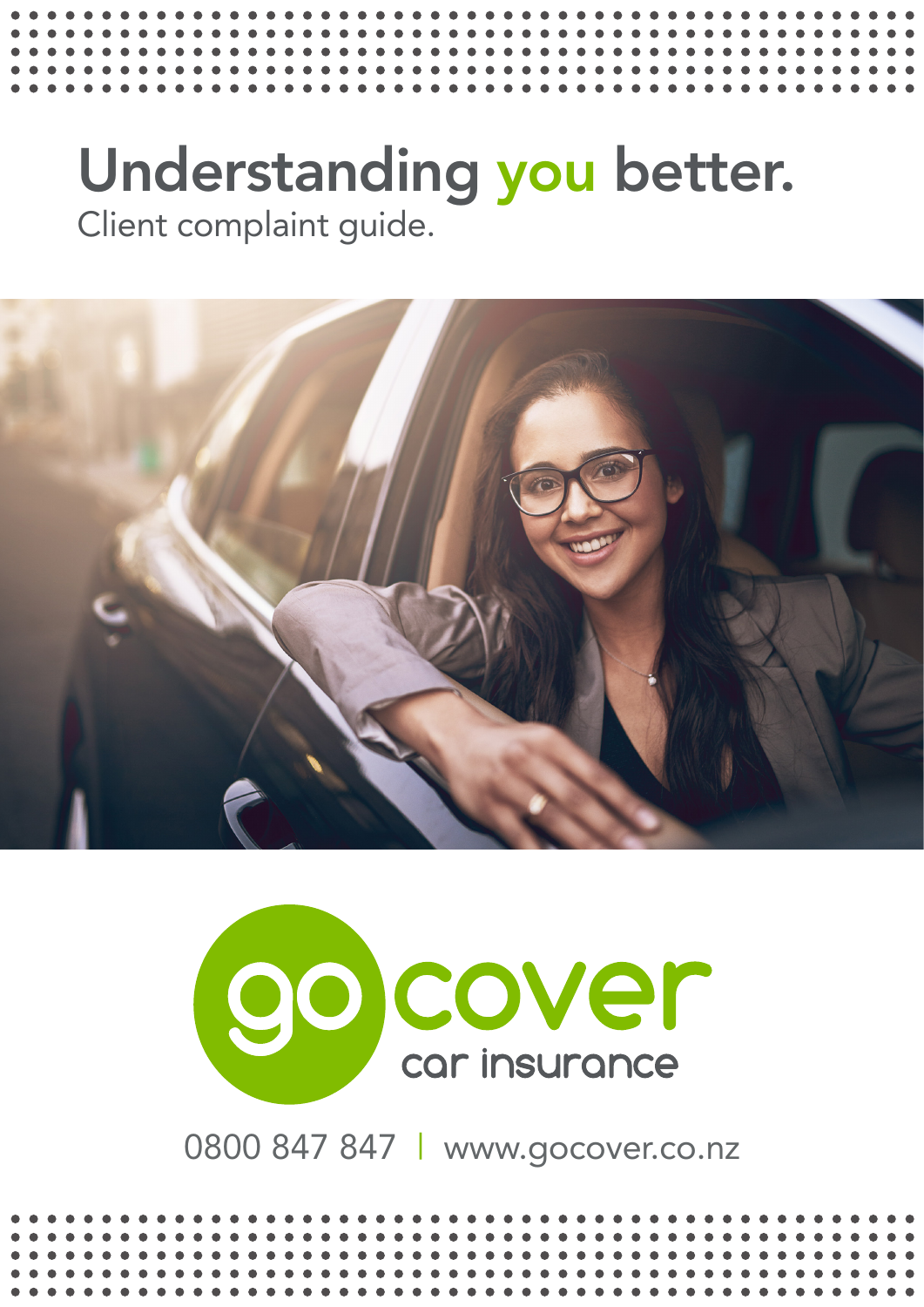### At Go Cover we see complaints as a means to understand your requirements better and to improve the service we deliver to you.

#### Understanding you better

We are always open to receiving complaints from our clients and appreciate the time taken to notify us of your concerns.

Some complaints may require no action but every complaint is important and we review all complaints regularly to establish where there are opportunities to make your experience with us that much better in the future.

#### Improving our service

When action is required the following will help you understand the steps that will be followed when a complaint is made.

#### Go Cover will record your complaint

If you make a complaint by email or telephone we will request information from you.

- You may be asked to complete a Complaint Form. This will ensure you are given the opportunity to fully explain your complaint. It also means we have the information required to review and investigate your complaint.
- All complaints will be recorded.

#### Go Cover will acknowledge your complaint

We know that making a complaint involves some inconvenience and possibly, expense. You are looking for a resolution and we will keep you informed of progress.

We will respond to your complaint within three working days.

It may be that we cannot resolve the issue within three working days. In this case we will acknowledge that your complaint has been received and is being reviewed.

#### Go Cover will investigate and review your complaint

When we are investigating and reviewing your complaint we will:

- be fair
- strive to understand both sides of the story
- keep a record of all meetings, conversations and findings
- forward the complaint to the appropriate level of authority for resolution
- keep you informed of progress if your complaint cannot be resolved within 10 days of acknowledging your complaint
- ensure resolutions are consistent with company policy and company values

#### Go Cover will propose a resolution to your complaint

We will respond with a resolution to your complaint within 20 working days or less.

We will check any necessary action has been carried out and that you are satisfied with the resolution. If you're not satisfied with the resolution, the next steps are:

#### For Service related issues:

We will undertake an independent internal review of your complaint. After this a final decision will be made and a formal communication provided.

If you do not agree with our final decision you can contact Financial Services Complaints Ltd (FSCL). They are an independent not-for-profit External Disputes Resolution (EDR) scheme approved by the Minister of Consumer Affairs under the Financial Service Providers (Registration and Dispute Resolution ) Act 2008.

This service will cost you nothing, and will help us resolve any disagreements.

You can contact Financial Services Complaints Ltd (FSCL) at: PO Box 5967Wellington 6011

Telephone (04) 472 3725www.fscl.org.nz

#### For Claim Decision related issues:

We will pass your complaint to our underwriter for a full review. After this a final decision will be made on your complaint and a formal communication provided.

If you do not agree with this decision you can contact the Insurance & Financial Services Ombudsman's scheme, which considers complaints relating to insurance claims.

This is an independent scheme that's free of charge to you.

The Insurance & Financial Services Ombudsman has the authority to make decisions binding upon insurance companies for certain claims up to the value of \$200,000 (excluding GST).

Should you wish to have your complaint considered by the Insurance& Financial Services Ombudsman, you will need to contact the Insurance & Financial Services Ombudsman's office no later than three months after we inform you that deadlock has been reached with your complaint.

Insurance & Financial Services Ombudsman's office: PO Box 10-845 Wellington 6143 Telephone 0800 888 202 or (04) 499 7612 Fax (04) 499 7614 www.ifso.nz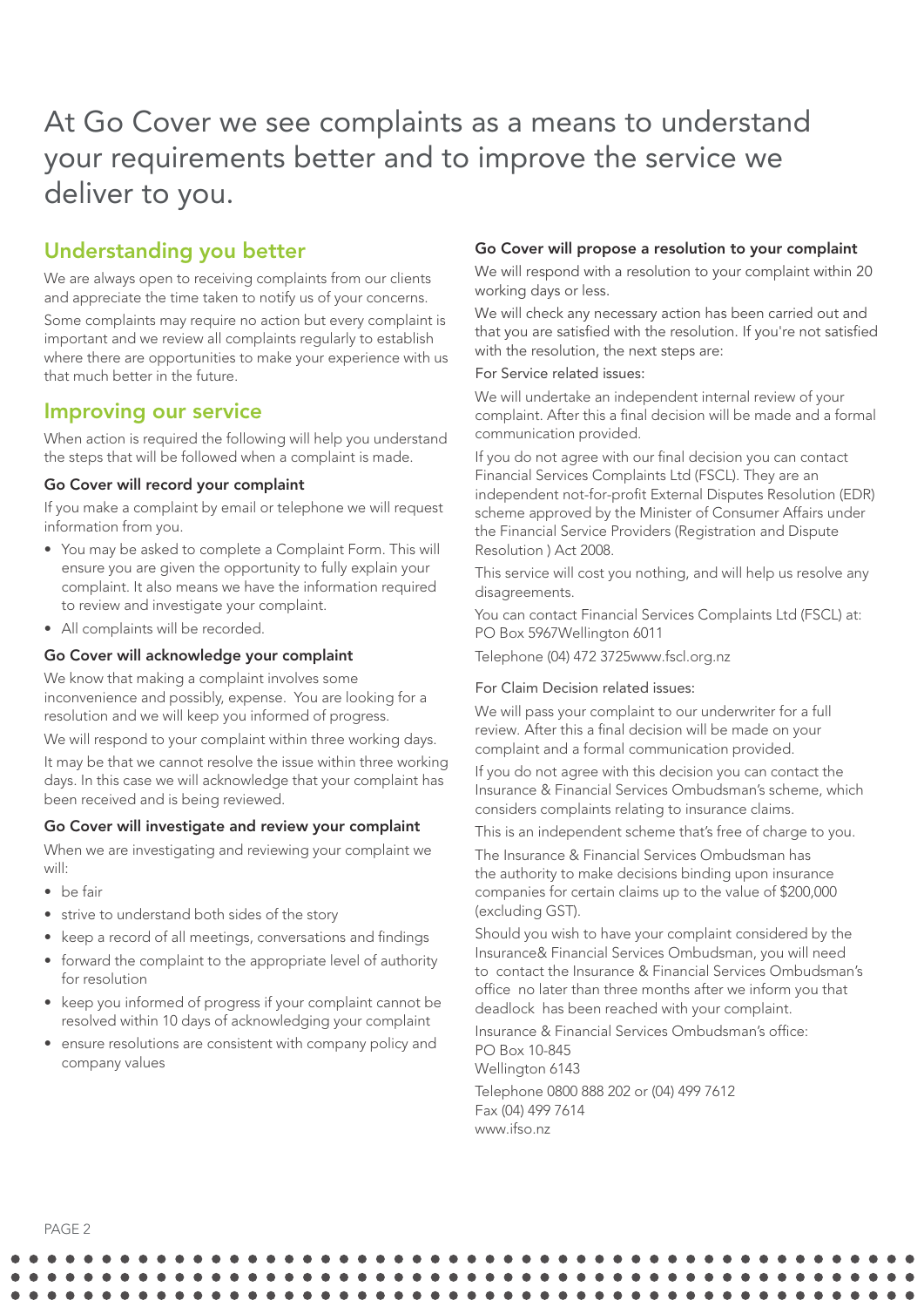

# Complaint form

Thank you for taking the time to lodge a complaint.

Please complete this form fully so that we may resolve your complaint as quickly and fairly as possible.

Please return this form to admin@gocover.co.nz or to PO Box 12129, Penrose, Auckland 1642.

#### Your details

Complainant(s) (If complainant is not the policyholder, please explain relationship)

| <b>Client details</b><br>Company name (If applicable)                             |                |                   | Title: Mrs/Ms/Miss/Mr |
|-----------------------------------------------------------------------------------|----------------|-------------------|-----------------------|
|                                                                                   |                |                   |                       |
| Surname                                                                           |                | First name        |                       |
|                                                                                   |                |                   |                       |
| Street address                                                                    |                | Postal address    |                       |
|                                                                                   |                |                   |                       |
|                                                                                   |                |                   |                       |
|                                                                                   |                |                   |                       |
| Home telephone                                                                    | Work telephone |                   | Mobile telephone      |
|                                                                                   |                |                   |                       |
| Fax                                                                               | Email address  |                   |                       |
|                                                                                   |                |                   |                       |
| <b>Policy details</b><br>(If available and/or relevant)<br>Insurance company name |                | Policy number     |                       |
|                                                                                   |                |                   |                       |
| Type of policy                                                                    |                |                   |                       |
|                                                                                   |                |                   |                       |
| Expiry date of policy                                                             |                | Amount in dispute |                       |